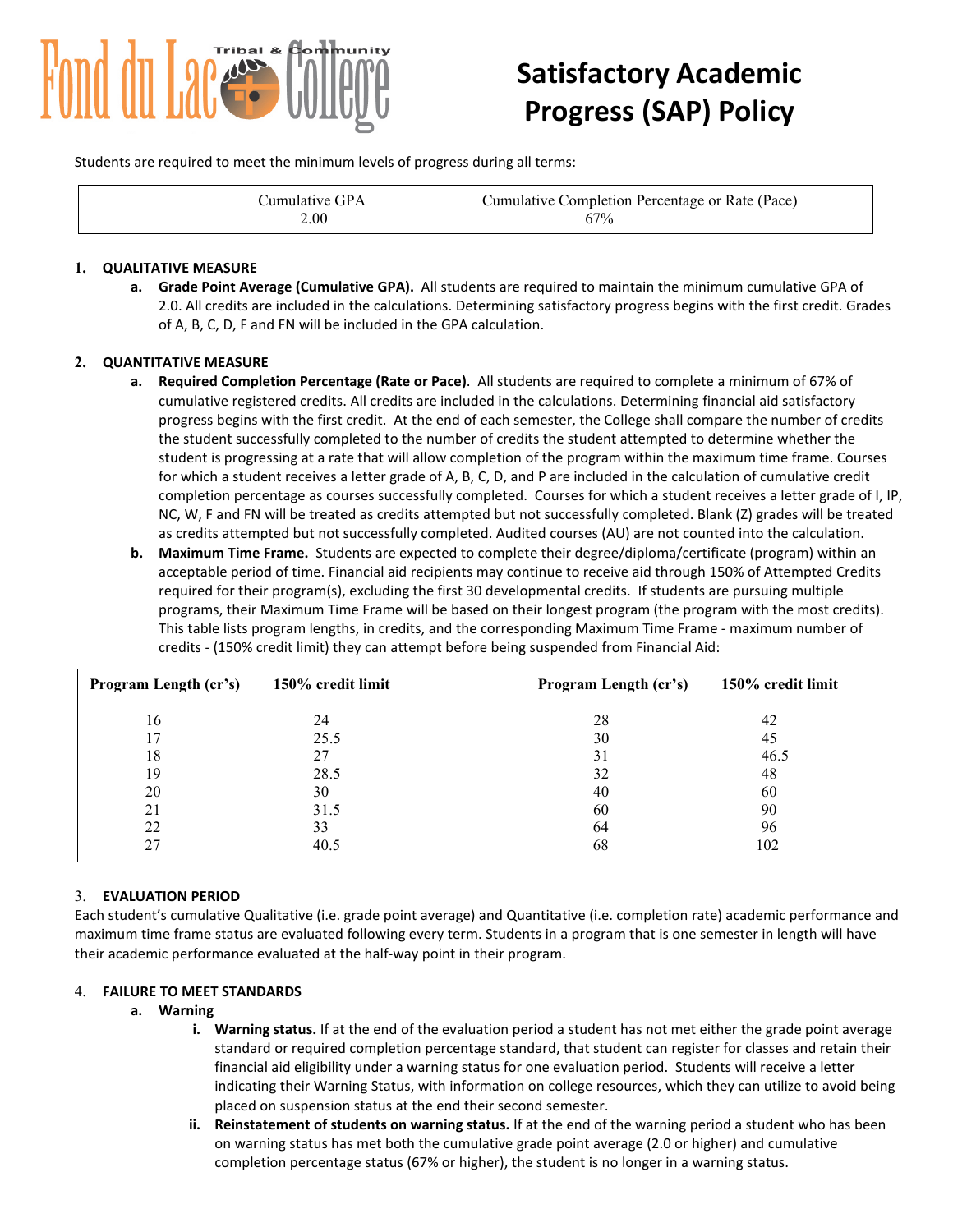b. **Suspension of students on warning status.** If at the end of the warning period a student who has been on warning status has not met both the cumulative grade point average (2.0 or higher) and cumulative completion percentage standards (67% or higher), the student will be suspended immediately.

# **c. Suspension of Students for Other Reason**

- **i. Suspension for maximum time frame failure.** A student exceeding the Maximum Time Frame is immediately suspended from financial aid but may still enroll in classes. (Maximum time frame explanation is explained at top of page).
- **ii. Suspension for extraordinary circumstances.** A student may be immediately suspended from classes and/or financial aid in the event of extraordinary circumstances. Extraordinary circumstances may include, but are not limited to, acts of plagiarism; cheating on a test; any act of violence; assault; theft; harassing students, staff, or instructors; disrupting class; student behavior; attendance patterns provide evidence of abuse of the receipt of financial aid; and other circumstances.
- **iii. Suspension for inability to meet program requirements within the maximum time frame.** If at the end of any evaluation period it is not possible for a student to raise their GPA or course completion percentage to meet the standards before the student would reach the end of the program for which they are receiving financial aid, their financial aid eligibility will be suspended immediately.

# 5. **APPEALS AND PROBATION**

- a. **Appeals - Qualitative and Quantitative.** A suspended student has the right to appeal based on extraordinary circumstances (death of family member, student's injury, illness, etc.) There is no time limit on appealing. To appeal, the student must:
	- i. Complete an Academic Appeal (Petition forms are available in the Records Office at Fond du Lac Tribal & Community College);
	- ii. Write an explanation of the circumstances that affected academic progress on the Petition form. Include supporting documentation if applicable. Also explain what has changed that would allow the student to be successful in their next term;
	- iii. Attend a Student Success Seminar to identify issues and barriers blocking academic success;
	- iv. Meet with an Academic Advisor/Counselor and develop an Academic Plan;
	- v. Submit the Petition form and Academic Plan to the Records Office at Fond du Lac Tribal & Community College;
	- vi. Appeals will be reviewed by an Appeal Committee comprised of the Dean of Students or designee, the Vice President of Academic Affairs, and the Financial Aid Director or designee;
	- vii. If an appeal is denied, the student has the right to appeal the decision to the President of the College. If an appeal is approved, the student is placed on Probationary status.
- b. **Probationary status - Qualitative and Quantitative.** A student who has successfully appealed their suspension status shall be placed on probation for one evaluation period. If at the end of the next evaluation period, a student on probation status:
	- i. Has met the cumulative grade point average (2.0 or higher) and completion percentage standards (67% or higher), the student shall be taken off probation and returned to good standing, or
	- ii. Has not met the cumulative grade point average and completion percentage standards, but has met all of the conditions specified in their petition and academic contract/plan, the student will remain on a probation status, and shall be able to register for classes and retain their financial aid eligibility for one subsequent evaluation period, (i.e. a new petition is not required if conditions of petition and academic plan are met), or
	- iii. Has not met the cumulative grade point average and completion percentage standards and has also not met the conditions specified in their petition and academic contract/plan, the student shall be re-suspended immediately upon completion of the evaluation and must appeal their suspension.
- c. **Appeals - Maximum Time Frame.** A student whose financial aid is suspended due to Maximum Time Frame has the right to appeal based on extraordinary circumstances. There is no time limit on appealing. To appeal, the student must:
	- i. Submit to the Financial Aid Office a written explanation of why the student has attempted so many credits but hasn't completed their program(s);
	- ii. Have an academic advisor/counselor submit to the Financial Aid Office an academic plan listing the specific classes needed to complete each program. This is a separate process that is not related to the Academic Appeal process;
	- iii. Maximum Time Frame Appeals will be reviewed by the Financial Aid Director or Financial Aid Specialist;
	- iv. If an appeal is denied, the student has the right to appeal the decision to an Appeal Committee comprised of the President of the College and the Dean of Students or designee.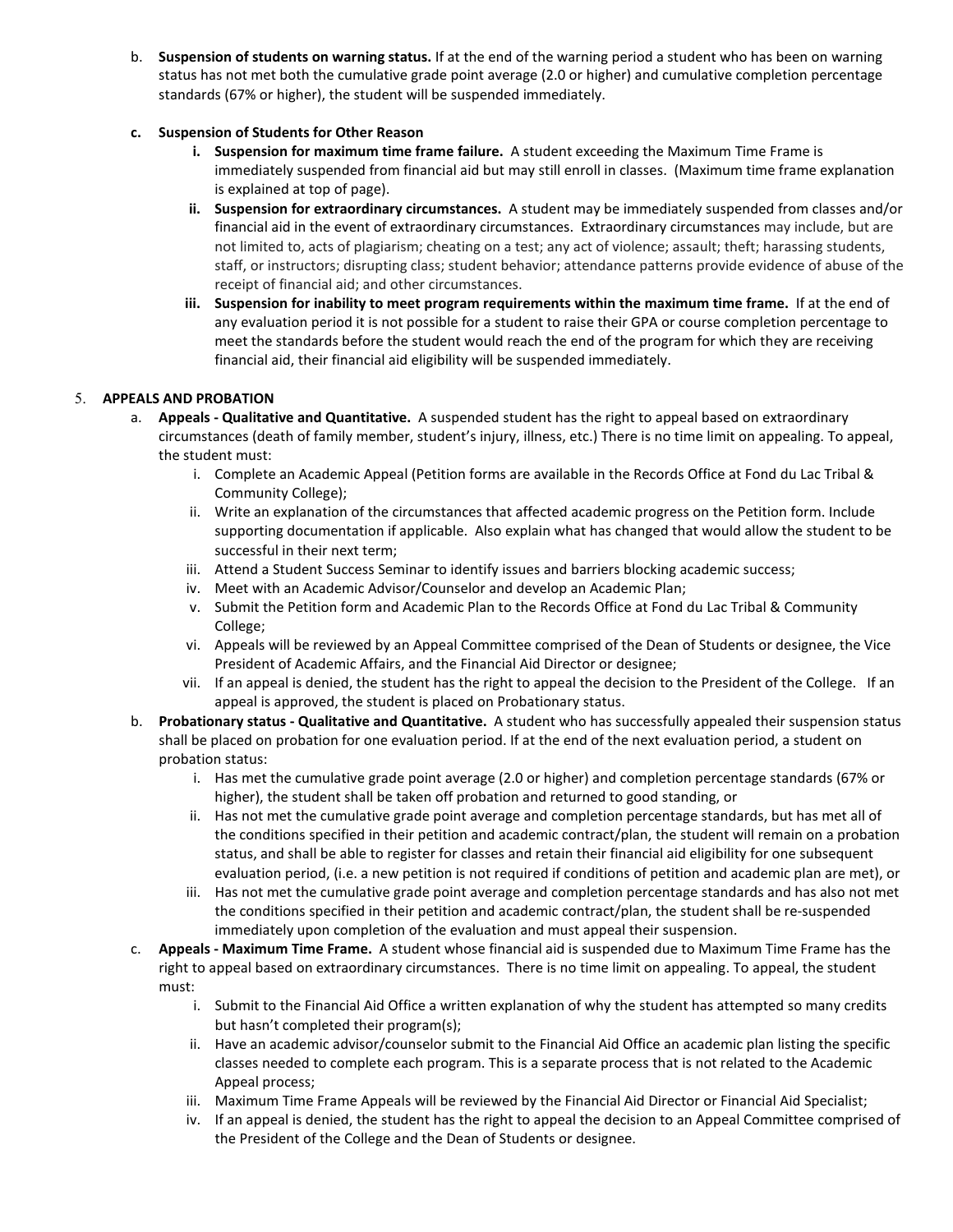d. **Probationary status - Maximum Time Frame**. Once a Maximum Time Frame appeal is approved, only the classes identified on the Academic Plan from their advisor will be financial aid eligible.

# **6. NOTIFICATION OF STATUS AND APPEAL RESULTS**

- **a. Status**
	- i. **Notification of warning.** The Records Office shall notify a student in writing any time the student is placed in a warning status and shall inform the student of the conditions of that warning status.
	- ii. **Notification of suspension**.The Records Office shall notify a student in writing any time a student is placed in a suspension status due to not meeting the Qualitative and/or Quantitative standards, and the Financial Aid Office shall notify a student if they have not met the Maximum Time Frame. Both shall inform the student of their right to appeal the respective suspensions.
	- iii. **Notification of probation.** The Records Office shall notify a student in writing any time a student is placed in a probationary status and shall include the standards the student is expected to meet or the academic plan the student is expected to complete in order to register for classes and/or retain financial aid eligibility at the end of the next evaluation period.

#### **b. Appeals**

**i. Notification of Appeal results.** The Records Office shall notify a student in writing of the result of a Qualitative and/or Quantitative appeal, and the Financial Aid Office shall notify a student in writing the result of a Maximum Time Frame appeal.

# **7. REINSTATEMENT**

Qualitative and Quantitative, and Maximum Time Frame: A student suspended from enrollment and/or financial aid for not meeting any of the requirements and/or standards of this policy may re-enroll and/or receive financial aid only after receiving approval of the appropriate appeal(s).

# 8. **TREATMENT OF GRADES AND CREDITS, DEFINITIONS AND CONDITIONS**

Grades of A, B, C, D and F are included in the GPA calculation. Courses for which a student receives a letter grade of A, B, C, D, and P are included in the calculation of cumulative credit completion percentage as courses successfully completed. Courses for which a student receives a letter grade of I, IP, N, NC, W, F, FN, and Z will be treated as credits attempted but not successfully completed. Audited courses (AU) are not counted into the calculation.

- a. **Academic Amnesty**. FDLTCC does not grant Academic Amnesty.
- b. **Academic Plan**. A set of specific requirements that a student is required to follow, and/or a list of classes that the student needs to complete or retake in order to meet program graduation requirements, and/or the minimum term GPA the student must achieve to make satisfactory academic progress in order to be reinstated to full financial aid eligibility and meet graduation requirements.
- c. **Audited classes/Enrichment**. Classes audited, taken for no-credit, or taken only for personal enrichment with no intention of seeking a degree or diploma are not eligible for Financial Aid and are not included in satisfactory progress measurements.
- d. **Change in Major.** The qualitative and quantitative standards are a cumulative measure and are not affected by a change in major. Regarding Maximum Time Frame, we will calculate the Maximum Time Frame based on 150% of Attempted Credits (including transfer and repeat credits) required for the new degree, diploma, or certificate program. Up to 30 remedial/developmental credits must be excluded from the maximum time frame calculation.
- e. **Completion Percentage (Rate or Pace)**. Calculated using letter grade of A, B, C, D, S, and P as courses successfully completed.
- f. **Consortium/Joint Program Credits**. Credits accepted for purposes of processing financial aid are included in the cumulative GPA, completion percentage, and Maximum Time Frame calculations.
- g. **Credit Life**. Occupational course credits, including prerequisites, earned more than five years prior to admission into a specific program need the program coordinator's approval to fulfill current program requirements. Certain occupational areas may have more stringent requirements. These requirements are detailed in the specific academic program's description in this catalog. If the program coordinator requires a course to be repeated to meet the current program requirements, a "Request to Repeat a Course" form must be completed at the time of registration. This form is available in the Records Office. Both the old and new grade will remain on the student's transcript, but the most recent grade earned will be the student's official grade and calculated into the overall GPA. No course or grade will be removed from the transcript.
- h. **Developmental Coursework.** Courses numbered below college level 0-999 designed to prepare students for study at the postsecondary level.
- i. **FN (failed-never attended) grades**. A grade given when a student has never attended a class. FN's are included when evaluating grade point average, percent completion and maximum time frame. FN's are not eligible for financial aid.